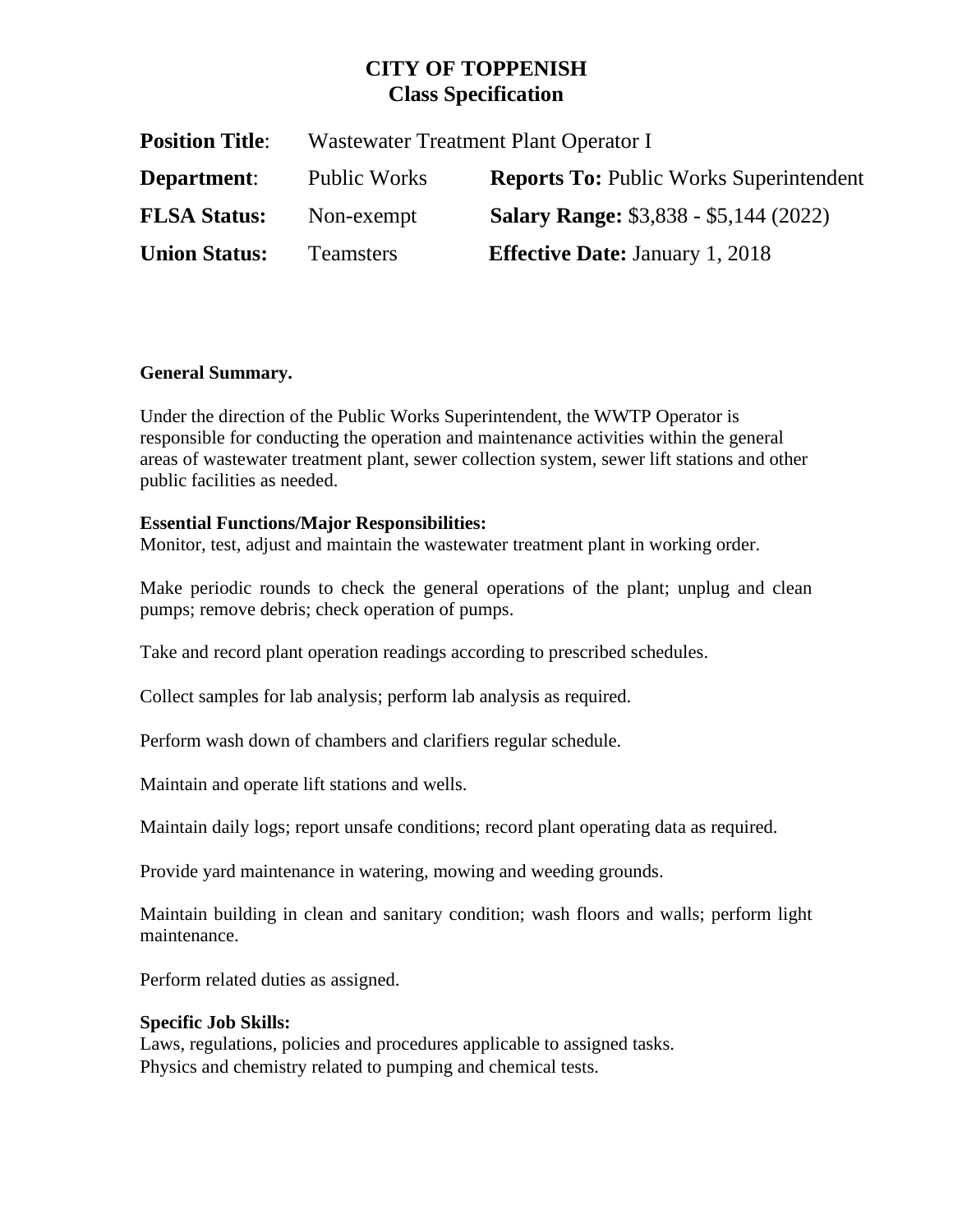Wastewater treatment plant instrumentation.

Mechanical and piping systems including valves, line-ups, gauges and meters.

Mathematics and chemistry relating to wastewater treatment.

Methods and precautions in storing and handling chlorine and other industrial chemicals.

Self-contained breathing apparatus (SCBA) maintenance and use.

Record-keeping techniques.

Operation of a computer terminal and data entry techniques.

Health and safety regulations.

Technical aspects of field of specialty.

Requirements of maintaining wastewater treatment plant and related facilities in safe and proper working conditions.

#### **Ability To:**

Operate and maintain the Wastewater Treatment Plant and assure Plant processes are in compliance with local, State and federal discharge limits and the NPDES Permit.

Protect the health and safety of personnel, the public, and the environment.

Operate a variety of hand tools, machinery, vehicles and equipment

Communicate technical information clearly and concisely both orally and in writing.

Maintain accurate log readings and operating information.

Recognize and respond quickly to operational information.

Perform plant maintenance and housekeeping work.

Interpret, analyze and apply new technical information.

Perform moderately, strenuous physical tasks.

Read blueprints regarding piping.

Establish and maintain cooperative and effective working relationships with others. Work independently with little direction.